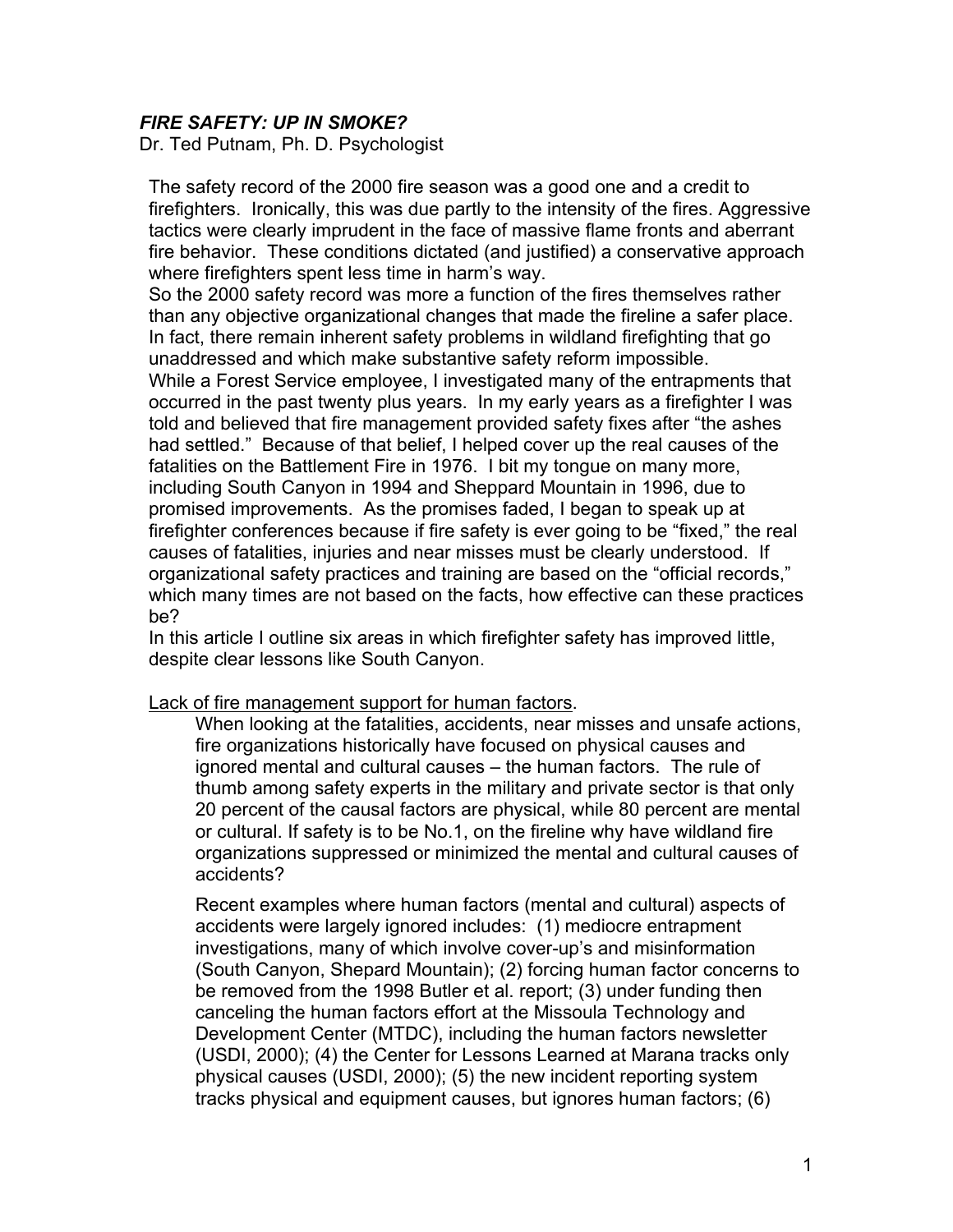failure to adopt Crew Resource Management (CRM) for firefighters after it was recognized nationally as a need that had the potential to reduce accidents and fatalities by 50 percent.

### Why safety is not No. 1.

Safety has never has been No. 1 and may never be. What then are the behaviors that compete with safety? After many discussions with firefighters and 35 years in the fire organization, in my opinion they are in order of potency and priority:

- 1. Putting the fire out. We are a **can-do** organization. This is the most heavily reinforced behavior on the fireline and most likely the leading cause of fatalities. See South Canyon Fire (USDI, 1994) and Sadler Fire (USDI, 1999) for examples.
- 2. Financial concerns. Personal financial incentives, while necessary, too often bias firefighters to work to the point of mental and physical deterioration, making accidents more imminent. This is more likely a cause of injury and near misses than fatalities. Fire managers and Incident Management Teams often under spend to save money in initial fire outbreaks. This results in insufficient resources attacking the fire. This alone or in combination with factor No. 1 puts firefighters at risk and can lead to fatalities (South Canyon, 1994).
- 3. Self and/or crew image. Who am I and who are we if we fail to put out the fire? We love to discuss and take pride in what we do. We don't brag about the one that got away or the one we chose not to fight (but we should when it involves excessive risk, i.e. the Sadler Fire). Esprit de corps can turn into excessive risk, especially when the public, media, and politicians are watching (Weick, 1995).
- 4. Agency/ Fire Organization image. The argument here is similar to self and crew image. We strive to accomplish No. 1 so the image of all firefighters is enhanced. This factor is more potent when we try to minimize an agency's causal connections to fatalities such as BLM fire management on the South Canyon Fire (Maclean, 1999). Interagency cooperation is the reason cited for allowing BLM smokejumpers to use inherently more dangerous parachutes (ram-airs) on USFS lands when much safer parachutes are available (rounds). This factor, image before safety, can be a primary barrier to fire organizations becoming learning organizations. See Karl Weick's book: *Sensemaking in Organizations* and Peter Senge's *The Fifth Discipline.*
- 5. Safety. Here safety is the concern for self and others. For safety to move up the list firefighters and agencies must look more closely at the higher reinforced factors and how to reduce or neutralize their potency. Firefighters must learn to think more clearly and then take the relevant factors into account before committing to strategies and tactics. And they must mindfully review the associated risks, especially following changing fire behavior and weather conditions. See my related article *Mindful Of Safety* (2001) recommending the practice of mindfulness.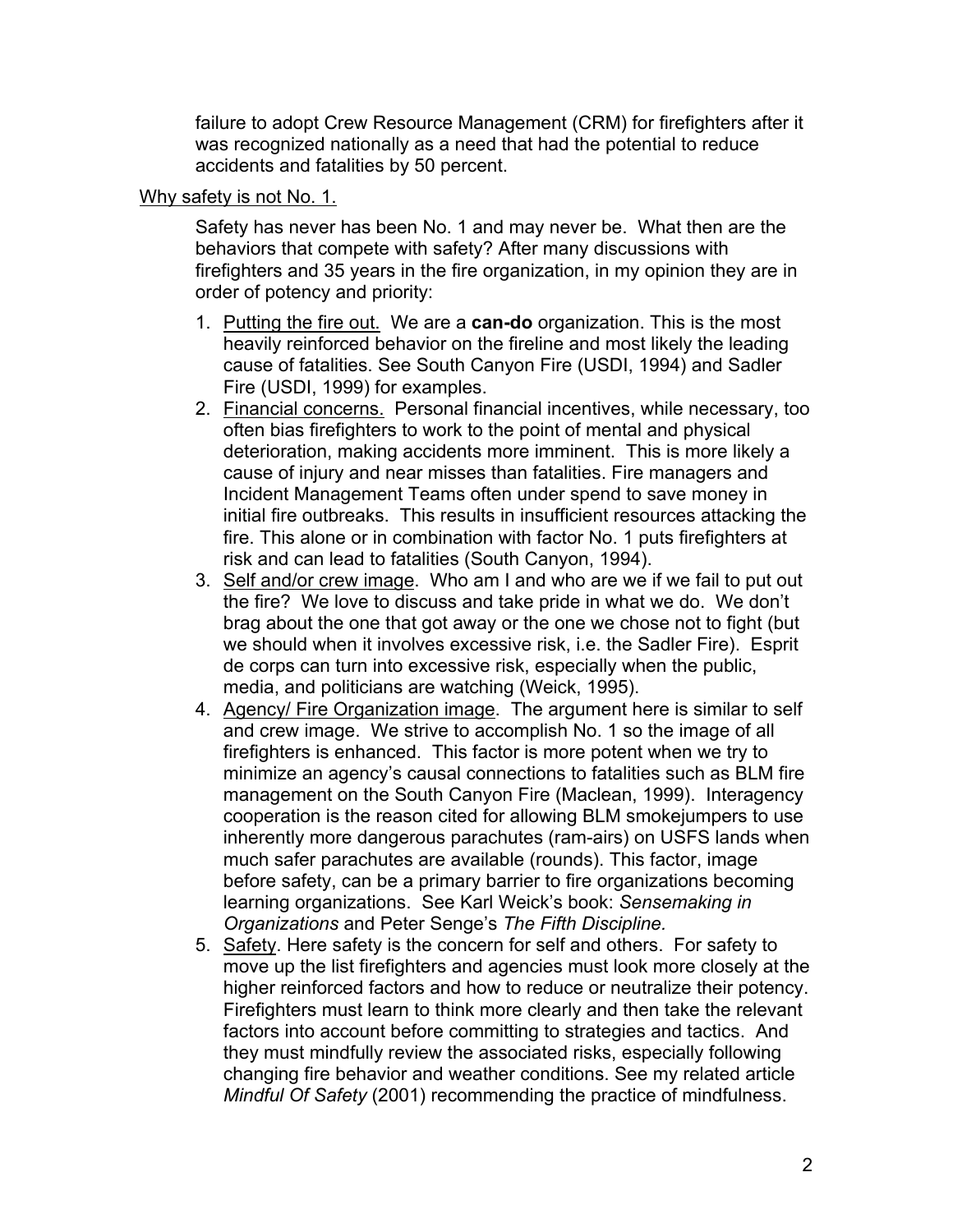Failure to change. A reoccurring factor in many accidents and fatalities is the failure to change strategies and tactics when fire behavior changes. Incident Action Plans often are mindlessly followed and push others into unsafe, potentially life-threatening actions (Shepard Mountain Fire, 1996) even though the conditions they were based upon no longer exist. This factor is often more potent than No. 5.

#### No one can follow the 10 standard fire orders.

It is humanly impossible to follow the 10 Standard Fire Orders and still fight the fire. How did this come about? What do we mean when we say, "We don't bend them, we don't break them"? In discussing these issues with fire managers, they say the orders pertain to each and every firefighter-not just to the crew superintendent or the crew collectively. Since no one can follow them, it is not surprising that investigations into fatalities and accidents show some or all were violated. Using the 10 Standard Fire Orders and the 18 Situations that Shout Watchout is still SOP for wildland fire entrapment investigations (Sadler Fire, 1999) even though such methodology is considered archaic and much better methodologies exist (Munson, 2000).

What is a personal example? Look at order No. 5: "Obtain current information on fire status". The behavioral problem here is that as soon as you make any fire observation it becomes a static conceptual memory and a moment later it is no longer current. A picky detail? Not when you consider how your mind processes information. We make decisions on the past remembered fire behavior (concepts) rather than the current fire behavior. Normally the direct perception of the actual fire behavior is short circuited by the concept, which has only a fraction of the information of a direct perception (de Charms, 1998). Most of the time we are unaware of the conceptual substitution and the corresponding gaps in our perception. To learn more about the underlying psychology refer to Daniel Goleman's *Vital Lies, Simple Truths* and Karl Weick's *Sensemaking in Organizations*.

Now consider a management example. Whenever I hear a fire manager say we don't bend or break the 10 Standard Fire Orders, I issue them the challenge to identify which, if any, should never be broken. Their normal answer is all of them. But if I clarify, that the same fire order then becomes the basis for never engaging a fire and the basis for disengaging the fire if it can't be followed, they go strangely silent. To date I have not had a single Fire Order recommended by anyone, once the clarification and added contingency are stated. Clearly, fire management wants and enjoys a system where they can seldom be held accountable.

Most wildland fire entrapment investigations involve covering up evidence.

Often these actions are done deliberately but sometimes they are done out of ignorance. Why do we do this? Deliberate reasons include: (1) other organizations do it (such as structural fire departments, the military, etc.). (2) The agency will be sued if we don't. (3) Key individuals have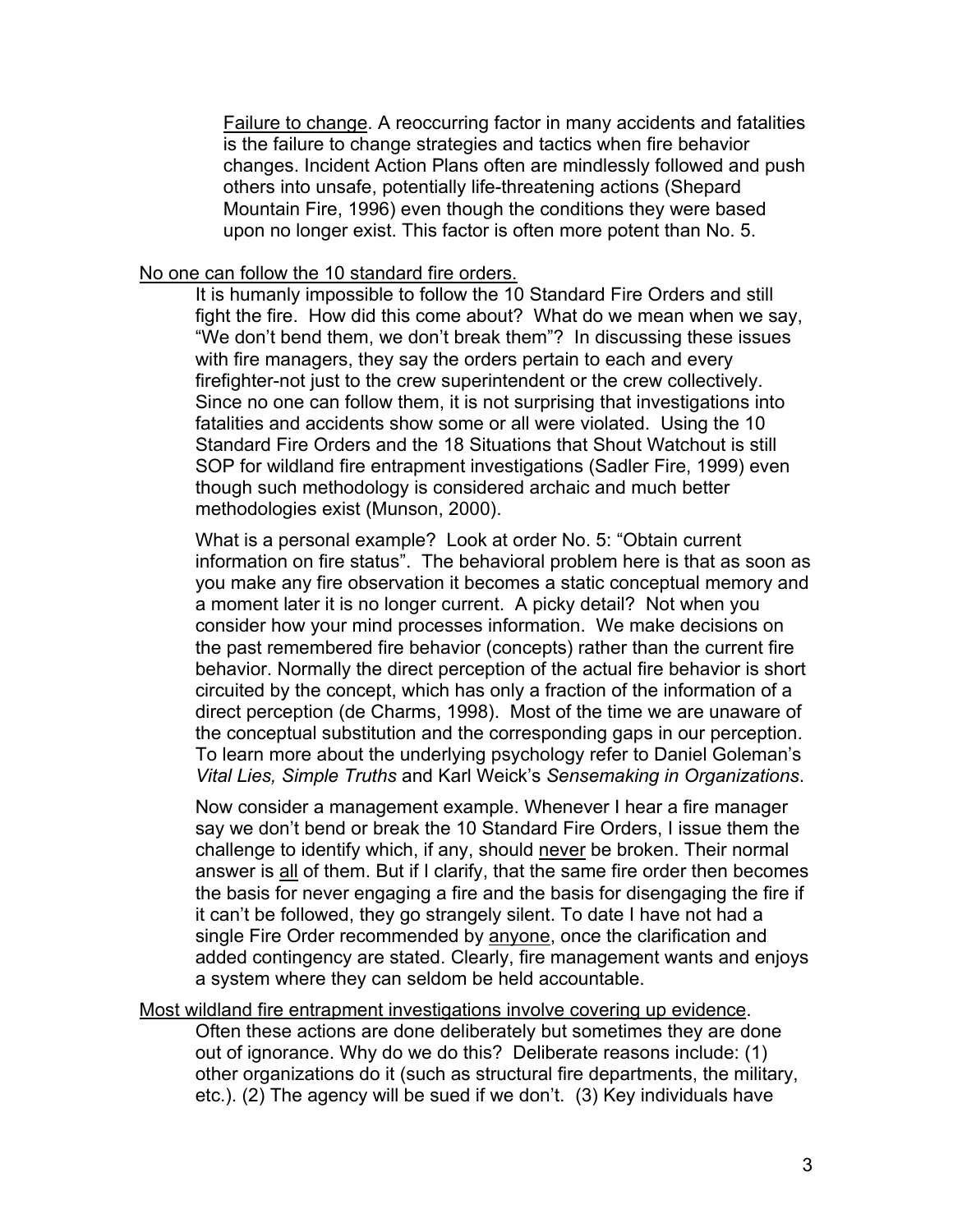suffered enough. (4) The agency will look bad. (5) We'll correct the situation when "the ashes have settled," i.e., South Canyon IMRT effort. Cover-ups, involving ignorance, include: (1) sending untrained people to investigate the entrapment (a favorite of wildland agencies). (2) Don't send someone who is getting wise to all the ways to cover-up evidence (as happened to me after the South Canyon Fire). (3) Send interested parties as investigators (biased towards covering up) (USDI, 1994). (4) Send only people with firefighting expertise, as that is primarily what they will notice and report (no psychologist or sociologist allowed). (5) Removing evidence before the team arrives (another favorite). (6) Ineffective interviewing skills that lead to short, incomplete accounts, i.e., lack of sufficient detail to understand the underlying causes. We then report all the superficial old favorite causes and can recommend the perennial "back to the basics" (South Canyon Fire, USDI, 1994). If it's not reported, you don't have to fix it and can't be held responsible for similar future occurrences.

Active concern for safety is punished.

This is usually passive punishment (withholding something normal or positive). An example of passive punishment is when I was no longer allowed to go on entrapment investigations when I did not sign the South Canyon report. Sometimes punishment is subtle, like labeling safety recommendations and presentations as "Mickey Mouse." This safety attitude is very visible organizationally since safety is poorly positioned, funded and staffed at all levels of government showing it's true importance with top management.

#### We are a long way from becoming a learning organization.

Senge (1990) defined a learning organization as one "where people continually expand their capacity to create the results they truly desire, where new and expansive patterns of thinking are nurtured, where collective aspiration is set free, and where people are continually learning how to learn together".

We will continue to put people at risk if we never learn from our mistakes. Multiple fatality reports, such as South Canyon, look all too similar to those generated as long as 40 years ago; a sure sign of management failure. A persistent and vital need identified as a remedial action for more than 40 years is an incident reporting system (similar to the airlines). If safety is to ever be No.1 why has such an easy remedial action taken so long to implement? The data generated by such an IRS would become a baseline for assessing if organizational changes reduce accident frequency. Both the incident reporting system and the need to become a learning organization were identified in the first human factor conference in Missoula (USDA, 1995) as well as the follow-up 1999 conference in Reno (USDI, 2000). Fire management has also been slow to implement Tri Data recommendations, which are a large part of what has been learned so far to make fire culture safer.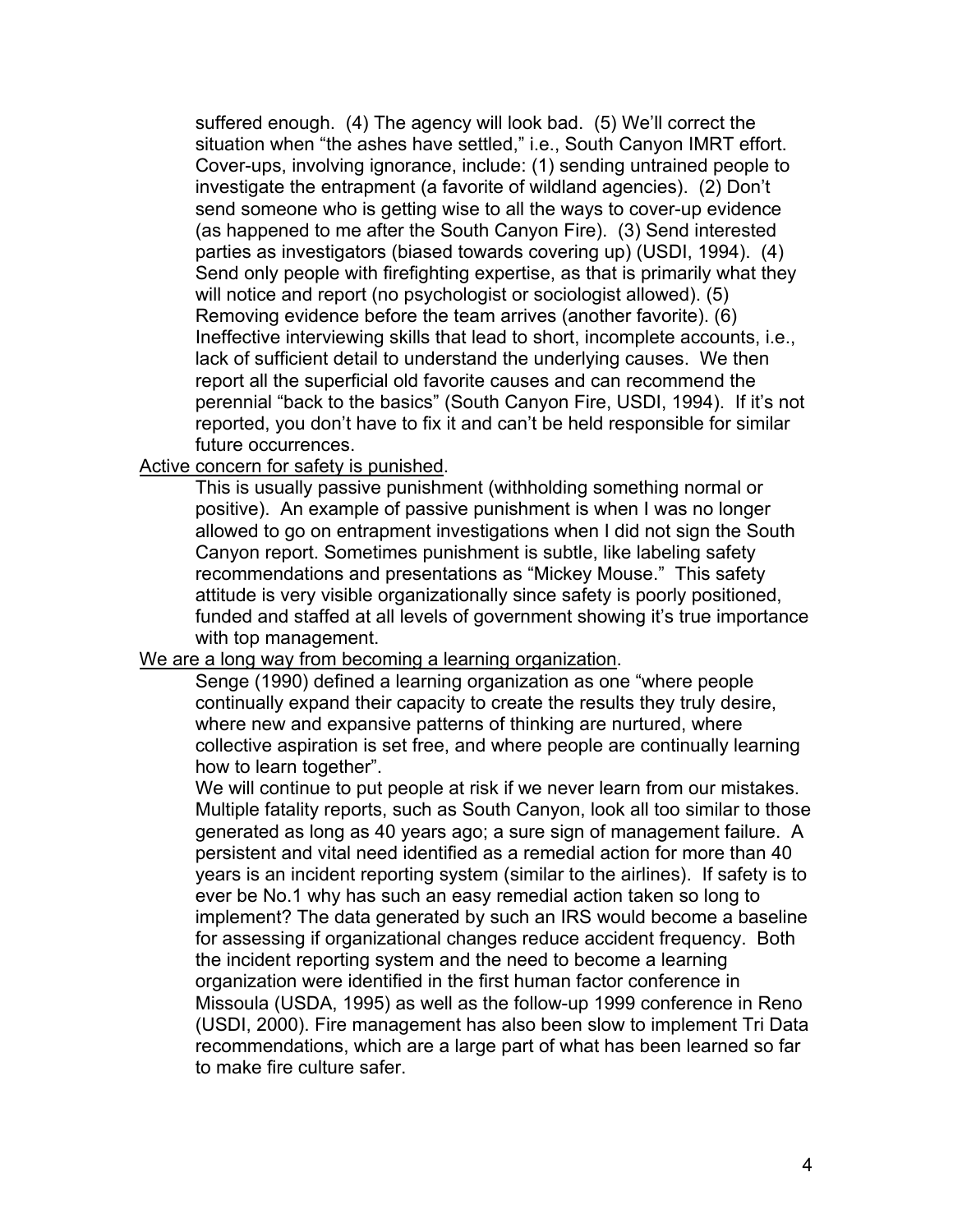#### **Summary**

Currently the fire organization is not very proactive in making safety a major influence in strategies and tactics. Getting the job done, money and image concerns push firefighters into taking excessive risk. What is needed organizationally is truthful fire investigations, an honest reporting system that tracks physical, mental, cultural and social aspects of firefighting and a willingness to become a learning organization. If safety is ever to become No. 1 in the fire community then the fire community must be willing to spend more time, money and effort to make it No. 1. The fire community must get beyond its superficial practices like saying over and over again that safety is No. 1 without any true, longer-term, institutionalized commitment. Part of this commitment should involve adopting CRM throughout the organization, following-up on the Tri-Data contract recommendations and promoting clearer thinking through the practice of mindfulness.